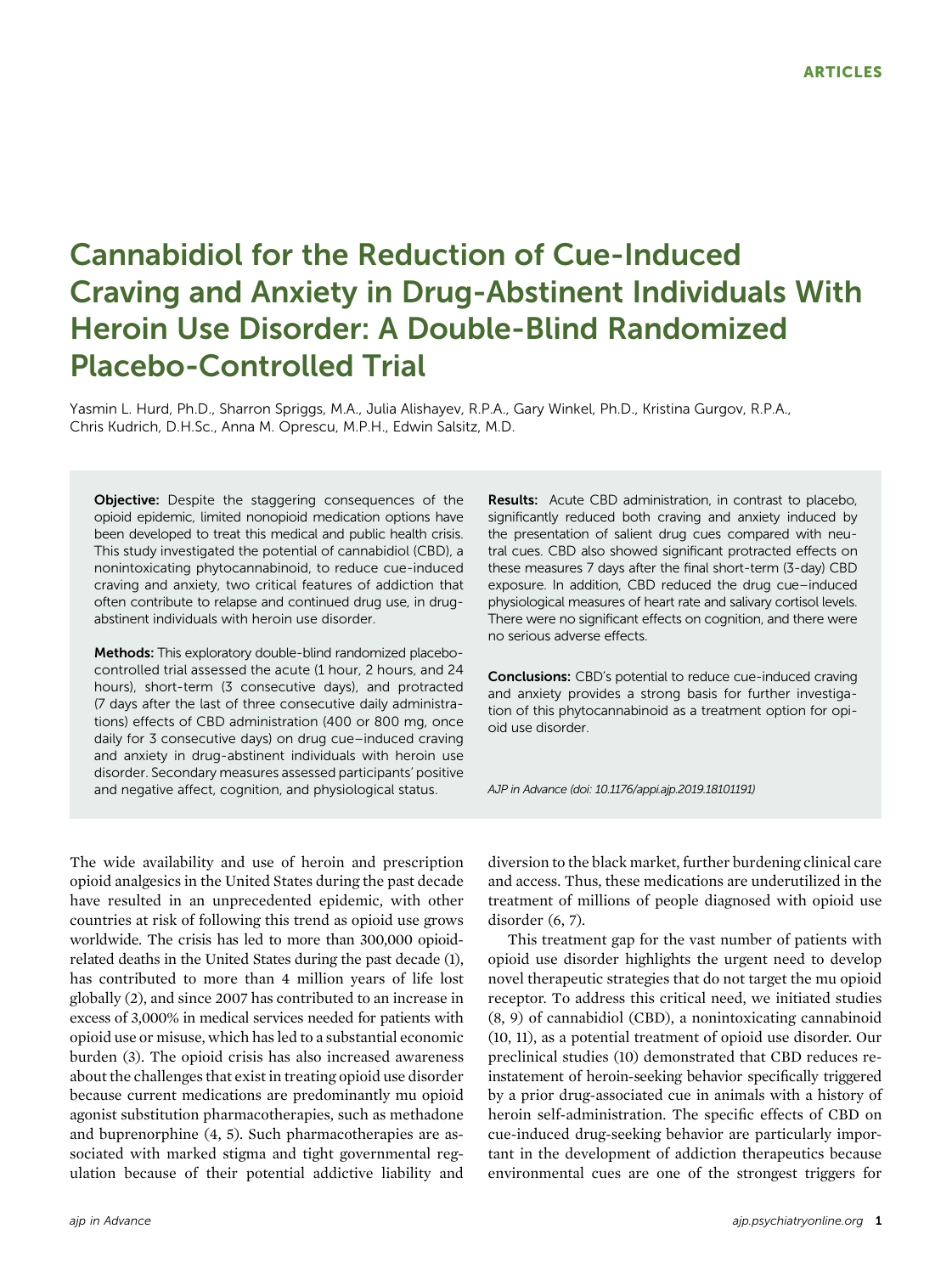craving, which is a core component of opioid use disorder as defined in DSM-5 (12) and which contributes to relapse (13, 14). Another aspect of our preclinical findings that is important for a potential medication for opioid use disorder is that the reduced heroin-seeking behavior is maintained for weeks following CBD administration (15). Other animal studies have reported consistent findings that CBD reduces contextual drug-related memories associated with drugseeking behavior for different substances of abuse (11, 16).

To determine whether this preclinical evidence could be translated to humans, we conducted a series of clinical studies and demonstrated that CBD was safe in humans and did not result in adverse consequences when coexposed with a potent opioid agonist (8), in line with its safety and tolerability even at high doses (17). The aim of the present study was to use a double-blind, randomized, placebo-controlled design to explore the effects of acute and short-term CBD administration on craving and anxiety in heroin-addicted individuals. This was examined with the presentation of drug-associated environmental cues to induce craving and stress responsivity in these individuals because such stimuli are strong triggers for opioid use (13, 18, 19). In addition, CBD has been shown to reduce anxiety (20, 21), which we expected to be enhanced by the presentation of drug cues (22). The recent finding that CBD reduces the attentional bias to cigarette cues in tobacco smokers (23) also suggests that a potential strength of CBD for addiction treatment could be through the attenuation of the salience of drug cues. The secondary outcomes investigated in this study were general affect, cognition, and physiological factors, all of which are important in the development of medications for use in the treatment of substance use disorders. We assessed the effects of CBD administered at doses of 400 mg and 800 mg. These doses were selected on the basis of our previous human safety study with CBD (8) and our cueinduced heroin-seeking animal model assessing CBD (15). Moreover, this dose range overlapped known effects of CBD on biological systems relevant to craving and stress responsivity (for example, cortisol levels) (24) and altered cerebral blood flow in limbic brain regions, such as the amygdala (25). We hypothesized that CBD would reduce cueinduced craving and anxiety in heroin-abstinent individuals with heroin use disorder and have minimal adverse effects.

#### METHODS

#### Study Design

This double-blind placebo-controlled randomized clinical trial was conducted at the Mount Sinai Beth Israel Hospital in New York. The study was approved by the institutional review board of the Icahn School of Medicine at Mount Sinai and Mount Sinai Beth Israel and conducted according to the Declaration of Helsinki and the International Conference on Harmonization's Tripartite Guideline on Good Clinical Practice. Enrolled participants were randomly assigned to one of three treatment groups and completed four test sessions over the course of 2 weeks (see Figure S1 in the online

supplement). Three sessions occurred on consecutive days in which the test drug was administered daily, and the final session occurred 1 week after the last CBD or placebo administration.

# Participant Recruitment and Treatment Assignment

Abstinent men and women with heroin use disorder who were between 21 and 65 years of age were recruited through institutional review board–approved advertisements posted in local newspapers and at social service organizations, halfway houses, and college campuses in New York City. Participants were also directly recruited from Mount Sinai Health System clinical addiction treatment sites. Potential participants were assigned a unique identification number and screened in a brief telephone interview. Those who met preliminary criteria were scheduled for a prescreening visit at Mount Sinai Beth Israel, where written informed consent was obtained after participants received a complete description of the study, and a comprehensive screening was performed to assess individuals' general medical and mental health. A basic physical examination, urine toxicology test (Medimpex United, Bensalem, Pa.), breathalyzer, clinical laboratory blood testing (complete blood count, liver function, and chemistry panel), and electrocardiography were conducted to evaluate medical eligibility for participation. The Structured Clinical Interview for DSM-IV was used to diagnose drug use and dependence. The Mini International Neuropsychiatric Interview was used to detect axis I psychiatric conditions as defined in DSM-IV, and the Clinical Opiate Withdrawal Scale was administered to evaluate opiate withdrawal. Healthy participants who met DSM-IV criteria for opioid dependence were enrolled in the study. Participants were excluded if they tested positive for any psychoactive drug other than nicotine; met DSM-IV criteria for any axis I diagnosis other than heroin or nicotine dependence within the previous 3 months; were being maintained on methadone, buprenorphine, or an opioid antagonist; had a significant medical history or condition; had hypersensitivity to cannabinoids; or showed signs of acute heroin withdrawal.

Patients were randomly assigned to receive 400 mg of CBD, 800 mg of CBD, or matching placebo (excipients alone). The randomization schedule was produced by an investigator independent from the study, held centrally, and not divulged to anyone involved in the trial. A stratified block randomization schedule was used for equal assignment to treatment groups, with a set of permuted blocks generated for each sex to reduce imbalances among groups. A unique treatment number was used to identify each carton of investigational medicinal product and its contents; CBD and placebo containers were identical in appearance. After randomization, patients were allocated an investigational medicinal product pack in sequential treatment number order.

#### Test Drug

The CBD oral solution (100 mg/mL; Epidiolex) and the matched placebo solution were obtained from GW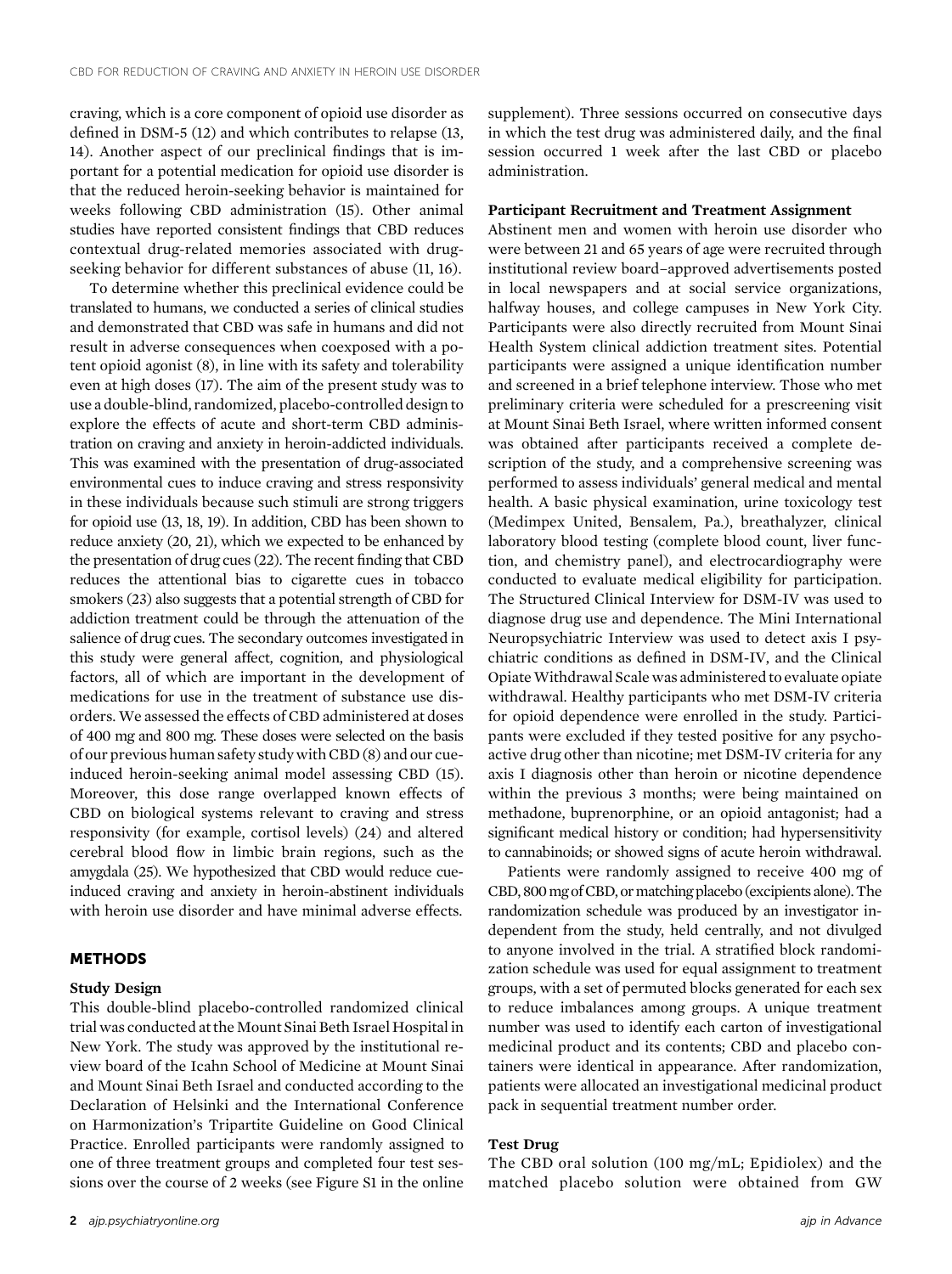Pharmaceuticals (Salisbury, Wiltshire, United Kingdom). The oral CBD solution was administered at either 400 mg or 800 mg. Investigational CBD was also made up of ethanol (79.0 mg/mL), sucralose (0.5 mg/mL), strawberry flavor  $(0.2 \,\mathrm{mg/mL})$ , and refined sesame oil (to a volume of 1 mL). The placebo oral solution was identical in appearance, taste, and composition except for the active ingredient of pure CBD. Oral solutions of 400 mg and 800 mg of CBD were approximately 5 mg/kg and 10 mg/kg of participant weight, respectively (Table 1). CBD rapidly appears in plasma, reaches peak plasma concentration in 3–4 hours (8), and has a half-life of 18–32 hours (17). CBD or placebo was administered once daily for 3 consecutive days starting on the first test session day, session 1.

#### Test Sessions

The experimental design conducted in each test session is presented in Figure 1. All participants were screened for drug use and alcohol intoxication before each test session, and women were additionally screened for pregnancy. The Heroin Craving Questionnaire and visual analogue scale for anxiety (VAS-A) were administered prior to the start of all test sessions. The Clinical Opiate Withdrawal Scale was administered at screening and during session 4 (which was conducted 7 days after participants had been monitored in the laboratory) to identify any signs of opioid withdrawal. To avoid any potential coexposure confounding effect, participants who tested positive for drugs (except for cannabinoids) or showed clinical signs of intoxication were withdrawn from the study prior to the start of any session in which the test drug was being administered.

Measures of opioid craving (assessed using the visual analogue scale for craving [VAS-C]), anxiety (assessed using the VAS-A), positive and negative affect (assessed using the Positive and Negative Affect Schedule [PANAS]), vital signs (skin temperature, blood pressure, heart rate, respiratory rate, and oxygen saturation; automated measures obtained by machine), and salivary cortisol levels were obtained at different times during the sessions. Detailed information on each of the measures is provided in Table S1 in the online supplement.

Cue sessions. Participants were exposed to neutral and drugrelated cues at two points during the course of test sessions 1 (acuteCBD or placeboadministration), 2 (24hoursafterCBD or placebo administration), and 4 (7 days after the third and final daily CBD or placebo administration). Cues were given at the same time of day in each test session. The 3-minute neutral cue condition consisted of a video showing relaxing scenarios, such as scenesin nature. The drug cue condition was a 3-minute video that showed intravenous or intranasal drug use, depending on the participant's reported preferred route of drug use. Immediately after the presentation of the cue stimuli during test session 2, participants were also exposed to neutral objects or to heroinrelated paraphernalia (e.g., syringe, rubber tie, and packets of powder resembling heroin) for 2 minutes. The order in which

the neutral and drug cues were presented was counterbalanced and randomized across participants.

Cognitive test session 3. The aim of session 3 was to assess the protracted effects of the prior short-term CBD exposure on general cognition, for which baseline measures had been obtained in the prescreening session. Approximately 10 minutes after CBD or placebo administration, when no immediate effects of the drug would be expected, participants completed computerized versions of the Digit Symbol Substitution Task, the Digit Span Test–Backward, and the Continuous Performance Test; vital signs were obtained; and the VAS-C and VAS-A were administered. No cues were presented in session 3.

CBD or placebo sessions. Session 1 assessed the acute effects of CBD or placebo. Either CBD or placebo was administered 60 minutes before the first cue test, when significant plasma CBD concentrations were detectable (60  $\mu$ g/L and 80  $\mu$ g/L for 400 mg and 800 mg, respectively) (8) and when effects on cue-induced craving and anxiety were observed in a pilot study (9). Session 2 assessed the protracted effects 24 hours after the first CBD or placebo administration; the second dose of CBD or placebo was administered at the end of the test session, after the cue tests had been finished. Session 3 assessed the effects of the prior short-term accumulated CBD exposure on cognition; the third (final) dose of CBD or placebo was administered just prior to starting the cognitive tasks.

The study data were managed using the Electronic Research Application Portal data capture tool housed on a secure institutional server.

Discharge. Before participants were discharged from each session, they were debriefed, and their vital signs and wellbeing were assessed by the clinical staff. A standardized safety and adverse events questionnaire (Systematic Assessment for Treatment Emergent Events) was used to assess any adverse events or off-target effects. To attenuate any craving or anxiety that may have arisen during test visits, participants were guided through a series of muscle-tension relaxation exercise techniques via an audio recording. After the relaxation exercises, the VAS-C and VAS-A were readministered to assess craving and anxiety levels prior to discharge. If there was a  $\geq$ 3-point difference between these scores and the precue VAS-C and VAS-A scores, participants would be referred for further clinical evaluation and assistance; however, no participant required that service during this study. Participants were reimbursed for their participation after each visit and given the Heroin Craving Questionnaire to take at home after sessions 1, 2, and 3. At the end of the final session, participants took part in an exit interview that assessed general experience in the study and ensured that participants were offered appropriate resources to seek treatment.

## Data Analysis

Given that this study used a repeated design across sessions for some of the outcomes, a linear mixed-model repeated-measures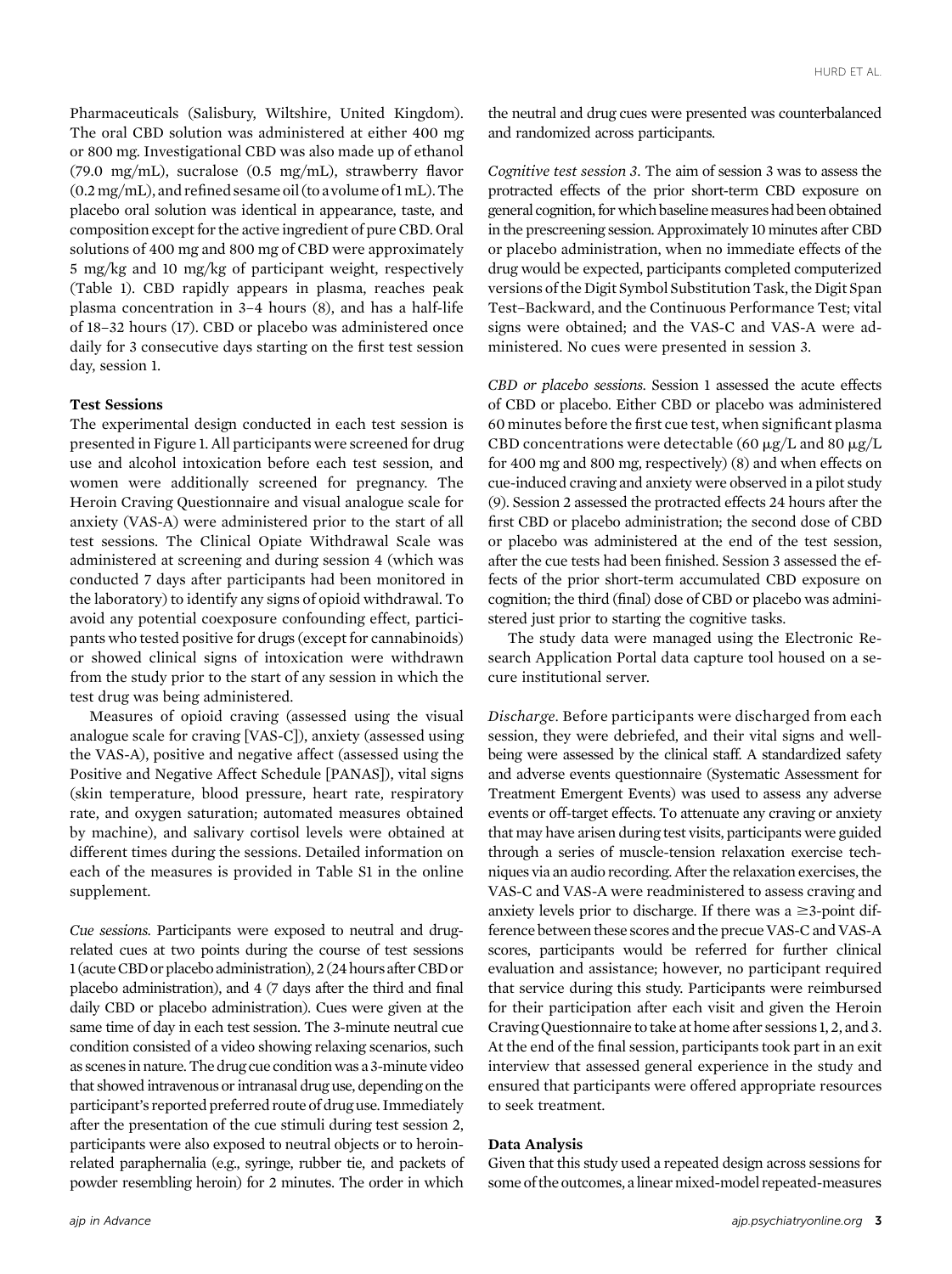| Characteristic                                     | <b>Treatment Group</b> |           |                          |           |                      |           |                |           |
|----------------------------------------------------|------------------------|-----------|--------------------------|-----------|----------------------|-----------|----------------|-----------|
|                                                    | Placebo (N=15)         |           | 400 mg of CBD (N=14)     |           | 800 mg of CBD (N=13) |           | Total $(N=42)$ |           |
|                                                    | Mean                   | <b>SD</b> | Mean                     | <b>SD</b> | Mean                 | <b>SD</b> | Mean           | <b>SD</b> |
| Age (years)                                        | 47.3                   | 8.0       | 51.9                     | 7.9       | 50.5                 | 11.6      | 49.8           | 9.2       |
| Weight (kg)                                        | 88.7                   | 13.1      | 84.2                     | 18.5      | 86.2                 | 10.3      | 86.4           | 14.2      |
| Body mass index                                    | 30.4                   | 5.6       | 27.9                     | 7.4       | 30.4                 | 5.6       | 29.6           | 6.2       |
|                                                    | $\mathsf{N}$           | $\%$      | $\mathsf{N}$             | $\%$      | $\mathsf{N}$         | $\%$      | $\mathsf{N}$   | $\%$      |
| Sex                                                |                        |           |                          |           |                      |           |                |           |
| Male                                               | 12                     | 80.0      | 12                       | 85.7      | 11                   | 84.6      | 35             | 83.3      |
| Female                                             | 3                      | 20.0      | 2                        | 14.3      | $\overline{c}$       | 15.4      | $\overline{7}$ | 16.7      |
| Race/ethnicity                                     |                        |           |                          |           |                      |           |                |           |
| White                                              | 3                      | 20.0      | $\mathbf{1}$             | 7.1       | 1                    | 7.7       | 5              | 11.9      |
| <b>Black</b>                                       | 9                      | 60.0      | 12                       | 85.7      | 8                    | 61.5      | 29             | 69.0      |
| Hispanic                                           | $\overline{c}$         | 13.3      | 1                        | 7.1       | $\overline{4}$       | 30.8      | 7              | 16.7      |
| Other                                              | $\mathbf{1}$           | 6.7       | $\overline{\phantom{0}}$ |           |                      |           | $\mathbf{1}$   | 2.4       |
| Marital status (single)                            | 11                     | 73.3      | 13                       | 92.9      | 12                   | 92.3      | 36             | 85.7      |
| Employment status (unemployed)<br>Education        | 11                     | 73.3      | 12                       | 85.7      | $\overline{7}$       | 53.9      | 30             | 71.4      |
| High school                                        | 7                      | 46.7      | 8                        | 57.1      | 3                    | 23.1      | 18             | 42.3      |
| More than high school                              | $\overline{c}$         | 13.3      | 1                        | 7.1       | 2                    | 15.4      | 5              | 11.9      |
| Past psychiatric history<br>Patterns of heroin use | $\mathbf{1}$           | 6.7       | 1                        | 7.1       | $\overline{c}$       | 15.4      | $\overline{4}$ | 9.5       |
| Daily use                                          | 14                     | 93.3      | 14                       | 100.0     | 13                   | 100.0     | 41             | 97.6      |
| Amount $(\geq 10 \text{ bags/day})$                | 12                     | 80.0      | 11                       | 78.6      | 12                   | 92.3      | 35             | 83.3      |
| Route                                              |                        |           |                          |           |                      |           |                |           |
| Intranasal                                         | 10                     | 66.7      | 11                       | 78.6      | 12                   | 92.3      | 33             | 78.6      |
| Intravenous                                        | $\overline{c}$         | 13.3      | $\mathbf{1}$             | 7.1       | $\mathbf{1}$         | 7.7       | 4              | 9.6       |
| Intranasal and intravenous                         | 3                      | 20.0      | $\overline{c}$           | 14.3      | $\mathbf 0$          | 0.0       | 5              | 11.9      |
| Last use of heroin or other opioid                 |                        |           |                          |           |                      |           |                |           |
| $\leq$ 1 month                                     | 11                     | 73.3      | 8                        | 57.1      | 8                    | 61.5      | 27             | 64.3      |
| $\leq$ 2 months                                    | 3                      | 20.0      | $\mathbf{1}$             | 7.14      | $\overline{c}$       | 15.4      | 6              | 14.3      |
| $\leq$ 3 months                                    | $\mathbf{1}$           | 6.7       | 5                        | 35.7      | 3                    | 23.1      | 9              | 21.4      |
|                                                    | Mean                   | SD        | Mean                     | <b>SD</b> | Mean                 | <b>SD</b> | Mean           | <b>SD</b> |
| Duration of heroin use (years)                     | 13.9                   | 7.5       | 13.6                     | 9.2       | 12.2                 | 9.1       | 13.2           | 8.4       |

TABLE 1. Demographic characteristics of participants in a study of cannabidiol (CBD) for the reduction of craving and anxiety in drug-abstinent individuals with heroin use disorder<sup>a</sup>

<sup>a</sup> No significant group difference was detected for any variable.

analysis using the SAS procedure MIXED (SAS Institute, Cary, N.C.) was employed to assess the changes in cue-induced in-clinic VAS-C, VAS-A, and PANAS scores. Changes in the Heroin Craving Questionnaire out-of-clinic craving scale score were assessed using a repeated-measures analysis conducted with the MIXED procedure. At the first stage of all analyses, the distributional characteristics of all continuous explanatory and outcome variables were assessed using skewness and kurtosis indicators. If necessary, transformations were used to normalize a variable. To determine the effectiveness of the randomization procedure for assignment to the drug group, one-way analyses of variance were conducted on the session 1 baseline values of each of the outcome variables as a function of drug group. Nonsignificant drug group baseline differences were taken as indicators of effective randomization. Because a crossover design assumes that there are no carryover effects from one assessment period to the next, this possibility was tested

using procedures in the Number Cruncher Statistical System User's Guide II. Once the analyses indicated that carryover effects were absent, the main analyses of the crossover design variables were undertaken.

Difference scores between the precue baseline scores and postcue scores within each session were calculated and used as outcomes in the analytic models. The models themselves were developed sequentially in which time was entered first (because there were multiple sessions and two events within each session for the crossover outcomes; that is, neutral and drug cues). This procedure was followed by entering the variable describing the sequence in which the drug and neutral cues were given, the drug group variable, and the cue indicator (neutral or drug cue). A single first-order interaction term (drug group by cue) was entered last because it was hypothesized that the cues would be responded to differentially depending on the drug group to which the research participant was assigned. Any significant mean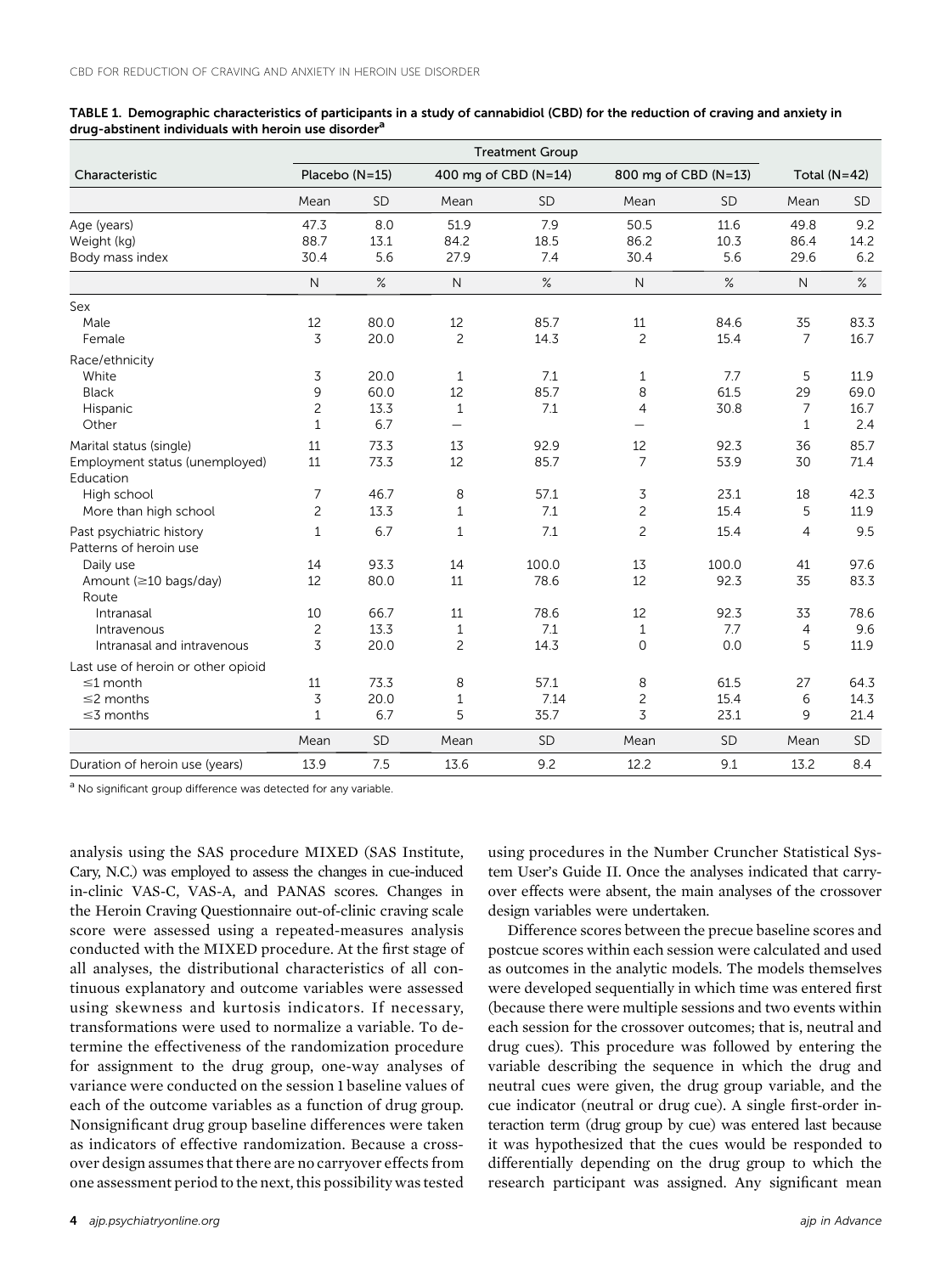FIGURE 1. Schematic overview of the experimental design in a study of cannabidiol (CBD) for the reduction of craving and anxiety in heroin use disorder<sup>a</sup>



<sup>a</sup>The design indicates when CBD or placebo was administered, when psychological assessments (visual analogue scale for craving, visual analogue scale for anxiety, and Positive and Negative Affect Schedule) were conducted, and when vital signs (arrows) and salivary cortisol levels were obtained. Laboratory prescreening prior to test sessions consisted of a toxicology test, substance use history, medical history, the Mini International Neuropsychiatric Interview, the Structured Clinical Interview for DSM-IV, the Clinical Opiate Withdrawal Scale, and cognitive baseline testing (the Digit Symbol Substitution Task, the Continuous Performance Test, and the Digit Span Test–Backward). Session 1 examined effects up to 160 minutes after the first CBD or placebo administration. Session 2 began approximately 24 hours after the first CBD or placebo administration, and the second CBD or placebo administration occurred at the end of session 2. Session 3 examined cognitive measures immediately after the third CBD or placebo administration, which was given on the third of 3 consecutive days. Session 4 examined the protracted effects of CBD or placebo administration 7 days after the third dose had been given. HCQ=Heroin Craving Questionnaire; SAFTEE=Systematic Assessment for Treatment Emergent Events.

differences for the main effect analyses or interaction terms were followed up by Tukey-adjusted post hoc mean comparisons.

# RESULTS

Of 50 participants who began the study, eight were excluded (Figure 2) because of voluntary withdrawal, positive toxicology results prior to session 4, health issues unrelated to the study drug or placebo, weather preventing daily test drug administration, or loss to follow-up. The data presented here are from the remaining 42 participants (Table 1). Most participants (78.6%) indicated preference for intranasal heroin

heroin (one bag=1 g) daily, and on average, participants had been using heroin for approximately 13.2 years. The majority of participants (64.3%) had been abstinent from heroin use for less than 1 month, 14.3% for 1–2 months, and 21.4% for 2–3 months. In addition to heroin use disorder, most participants had a history of alcohol use disorder or cannabis use disorder but were not currently diagnosed with those disorders. The majority were also tobacco smokers. A small percentage (11%) of participants reported a history of major depressive disorder or bipolar disorder. Seventy-one percent of participants had hypertension, 25.3% were HIV positive, and 17.8% had hepatitis C. Drug history, psychiatric history,

use, 83.3% reported currently using more than 10 bags of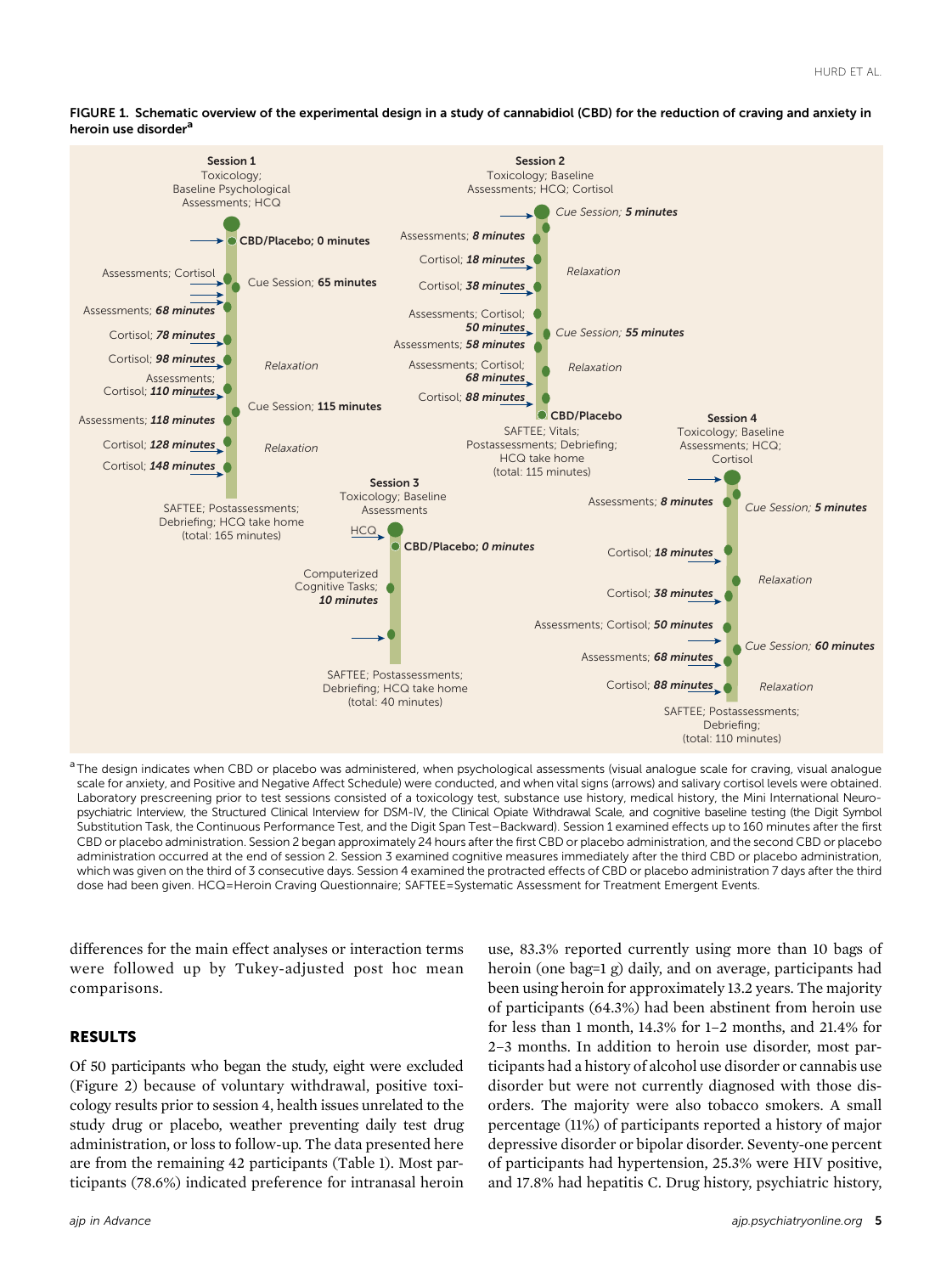

#### FIGURE 2. CONSORT diagram for a study to evaluate cannabidiol for the reduction of craving and anxiety in heroin use disorder

and medical history did not differ significantly among the three groups.

Initial analyses indicated that, with the exception of two cognitive test variables (described below), all the continuous variables were normally distributed and did not require transformation. There were no baseline differences on any of the outcomes of session 1 as a function of drug group assignment, indicating that the randomization was effective. The results of all t tests examining potential carryover effects between sessions were nonsignificant, indicating that carryover effects were unlikely. Although our sample included few women (N=7), sex was either significant or approached significance in many of the tests and thus was considered a covariate in all analyses.

# Craving

Cue-induced craving (VAS-C). There was no significant difference between the groups in their baseline craving scores. There was a significant contribution of sex (F=4.05, df=1, 78, p=0.0476), with women reporting nearly twofold greater craving than men. The overall analysis across all sessions showed a significant difference in the cue condition (F=34.55,

experiencing the drug cues (adjusted for their baseline craving score) were significantly higher (mean difference score=1.09) than when they were exposed to the neutral cues (mean difference score= $-0.02$ ). There was also a significant main effect of drug group (F=5.74, df=2, 78, p=0.0047). Across all sessions, individuals receiving placebo reported significantly greater craving after the drug cues (mean difference score=0.93) compared with participants in either of the CBD groups (mean difference score for 800 mg of CBD=0.23; mean difference score for 400 mg of CBD=0.44). There was no significant difference in craving scores between the groups of participants administered the two CBD doses, indicating that both doses equally reduced craving.

 $df=1$ , 82, p $\leq$ 0.0001). Craving scores for all participants after

The VAS-C scores for each session are summarized in Figure 3. The effects of CBD on craving were most prominent during session 1, which was conducted from 1 to 2 hours after CBD administration. There was a significant interaction between the cue condition and drug group (F=5.15, df=2, 38, p=0.0105). Consistent with the literature (19, 26) and clinical expectation, when participants were exposed to the drug cue, craving scores were significantly increased (mean difference score=1.47). By contrast, craving scores remained unchanged when the participants were exposed to the neutral cue (mean difference score= $-0.51$ ). The highest level of craving was evident for participants receiving placebo under the drug cue condition, followed by those who received 400 mg of CBD and then those who received 800 mg of CBD. Lower craving scores 24 hours after administration of the first CBD dose did not reach a level of significance. There was an apparent habituation of the cue-induced craving in participants receiving placebo in session 2, with a marked drop (approximately 40%) in craving scores. By contrast, the craving scores in session 2 for participants in both CBD groups remained the same as those observed in session 1. In addition, although the apparent habituation to the drug cues (a twofold reduction in cue-induced craving) for participants receiving placebo continued into session 4, participants in the CBD groups remained relatively stable in their low cue response across sessions. Nevertheless, in session 4, which occurred 1 week after the last CBD administration, a significant main effect of group was evident (F=4.58, df=2, 37, p=0.0167). Participants who had received placebo in the previous week reported significantly greater craving (mean difference score=0.94) compared with those who had received 800 mg of CBD (mean difference score=0.39). There was no significant difference in craving scores between participants in either CBD group, and craving scores in the group who received 400 mg of CBD did not significantly differ from those in the placebo group.

Out-of-clinic Heroin Craving Questionnaire. General craving was also assessed outside of the laboratory cue session using the abbreviated Heroin Craving Questionnaire that participants took home to complete (results are available in Table S2 in the online supplement). There were no significant group differences in craving reported at baseline and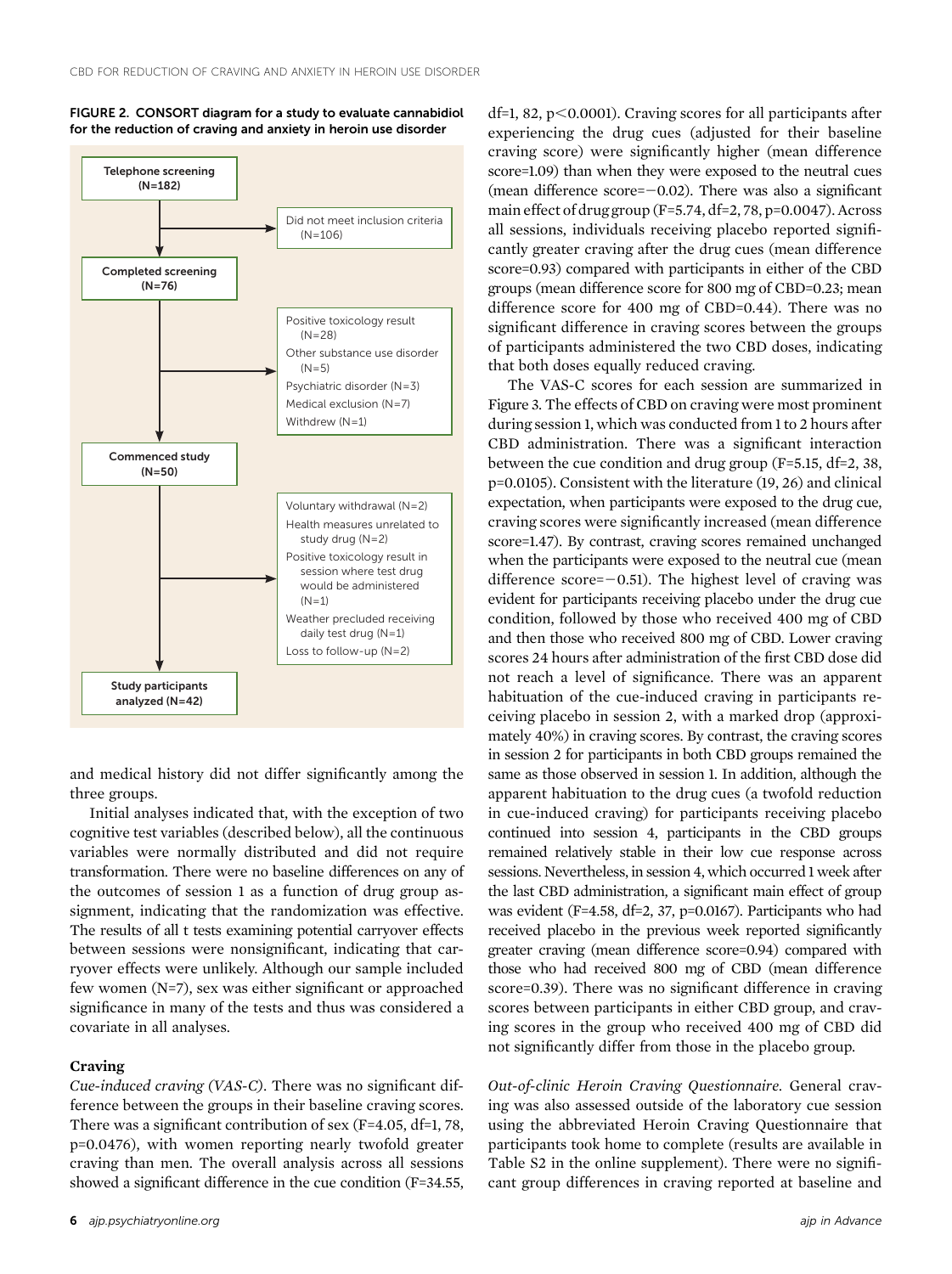





<sup>a</sup> The change in scores was recorded after the presentation of neutral or heroin-associated cues 1-2 hours (session 1) and 24 hours (session 2) after the first CBD or placebo administration, as well as 7 days after the third daily CBD or placebo administration (session 4). Error bars indicate standard deviation.

no significant sex difference in craving as measured with this scale. The only statistically significant factor was time (F=2.80, df=6, 44, p=0.0213), with craving strongest at baseline (mean=59.42) and decreasing significantly at each subsequent time point examined.

#### Anxiety

Cue-induced anxiety (VAS-A). Sex was not significantly associated with anxiety in any session (F=3.27, df=1, 78, p=0.0745), but female participants tended to report greater anxiety (mean difference score=0.82) than male participants (mean difference score=0.31). The main effect of cue condition was significant (F=53.30, df=1, 80,  $p<0.0001$ ). Similar to the VAS-C condition, the drug cues were significantly associated with greater baseline-adjusted anxiety (mean difference score=1.28) than that experienced with the neutral cues (mean difference score=0.16). The main effect of drug group was also significant (F=5.15, df=2, 78, p=0.0079). Across all sessions, participants in the placebo group reported significantly greater baseline-adjusted anxiety after the cues (mean difference=0.97) compared with those in both the 400 mg (mean difference=0.48) and 800 mg (mean difference=0.24) CBD groups. However, there was no significant difference in anxiety between the two CBD groups. The interaction between cue condition and drug group was also significant (F=3.94, df=2, 80,  $p=0.0233$ ). For all groups, the level of anxiety was greater when participants were exposed to the drug cues than when they were exposed to the neutral cues. However, this difference was most pronounced for those receiving placebo, followed by those who received 400 mg of CBD and then those who received 800 mg of CBD.

In session 1, women reported a significantly greater  $(F=4.82, df=1, 37, p=0.0344)$  baseline-adjusted increase (mean=0.89) in anxiety compared with men (mean= $-0.18$ ). The cue condition was also significant (F=29.22, df=1, 38,  $p<0.0001$ ). Participants exposed to the drug cue had significantly higher anxiety scores (mean difference score=1.37) than when they were exposed to the neutral cue (mean difference  $score=-0.65$ ) (Figure 4). The interaction between the cue condition and drug group was also significant (F=3.98, df=2, 38, p=0.0270). After experiencing the drug cue, there was a significant increase in anxiety (mean difference score=2.78) for participants in the placebo group, followed by participants who received 400 mg of CBD (mean difference score=0.99) and then those who received 800mg of CBD (mean difference score=0.33). For the neutral cue, the mean difference score for all three drug groups indicated decreased anxiety after viewing the cue. A similar pattern was evident in session 2, where anxiety scores were significantly higher after experiencing the drug cues (mean difference score=1.16) than after exposure to the neutral cue (mean difference score= $-0.07$ ), although there was not an overall significant drug group difference. In session 4, the main effect of drug group was significant (F=3.64, df=2, 36, p=0.0363), with participants receiving placebo reporting significantly greater anxiety (mean difference score=0.53) than those receiving 400 mg of CBD (mean difference score= $-0.14$ ) or 800 mg of CBD (mean difference score $=-0.03$ ). There was no significant difference in anxiety between participants in the two CBD groups.

## Secondary Outcomes

Positive affect scores (PANAS). An overview of the PANAS scores is provided in Table S3 in the online supplement. There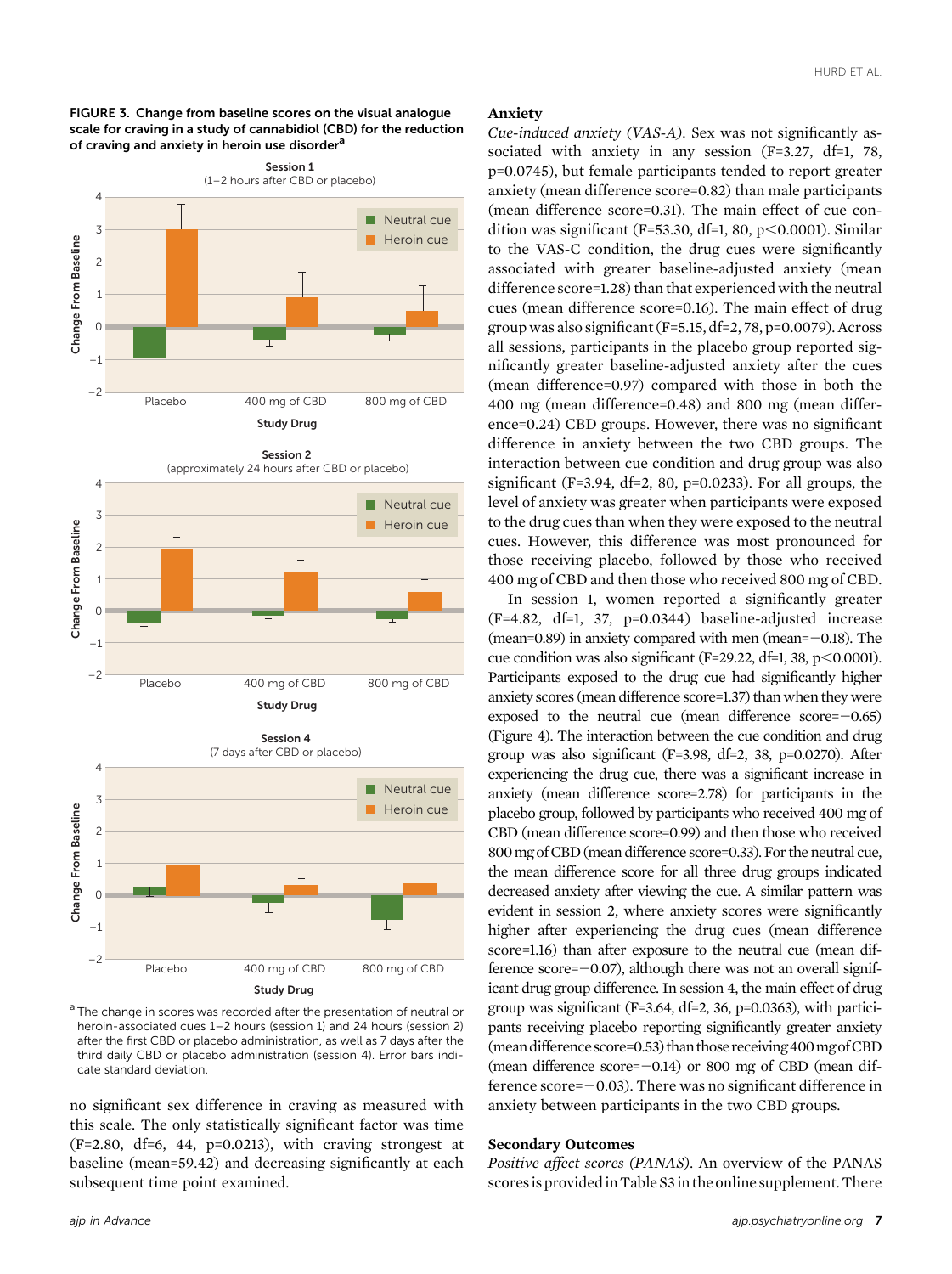

### FIGURE 4. Change from baseline scores on the visual analogue scale for anxiety in a study of cannabidiol (CBD) for the reduction of craving and anxiety in heroin use disorder<sup>a</sup>





<sup>a</sup> The change in scores was recorded after the presentation of neutral or heroin-associated cues 1–2 hours (session 1) and 24 hours (session 2) after the first CBD or placebo administration, as well as 7 days after the third daily CBD or placebo administration (session 4). Error bars indicate standard deviation.

was a significant main effect of drug group in session 1 (F=4.60, df=2, 37, p=0.0165) for the positive affect scores. In this session, participants receiving 400 mg of CBD reported significantly greater baseline-adjusted positive affect driven by the drug cue response (mean difference score=2.70) compared with those receiving 800 mg of CBD (mean difference  $score=-2.10$ ). The baseline-adjusted positive affect in participants in the placebo group did not differ from that in the CBD groups. No significant effect in positive affect was detected in sessions 2 or 4.

Negative affect scores (PANAS). Cue was the only main effect that was statistically significant (F=24.54, df=1, 80,  $p<0.0001$ ) in the overall analysis of the negative affect scale across all sessions. The overall level of baseline-adjusted negative affect scores was significantly higher (mean difference score=1.57) for the drug cue than for the neutral cue (mean difference  $score=-1.48$ ). In session 1, the cue condition was significant (F=8.49, df=1, 38, p=0.006). When participants were exposed to the drug cue, negative affect scores were significantly higher (mean difference score=2.42) than when they were exposed to the neutral cue (mean difference  $score=-0.89$ ). The main effect of drug group was also significant (F=3.42, df=2, 37, p=0.0433). Participants receiving placebo expressed the greatest increase in negative affect (mean=5.31), whereas those receiving 800 mg of CBD expressed the lowest increase in negative affect (mean=0.79) (see Table S3 in the online supplement). However, the difference in negative affect between those receiving 800 mg of CBD and those receiving placebo did not reach statistical significance (p=0.06). There were no significant differences between the treatment groups in sessions 2 or 4, although the drug cue continued to increase negative affect scores.

# Cognitive Performance

Cognition was assessed at prescreening and in session 3. There were no overall group differences at the prescreening for any of the cognitive tasks (Digit Symbol Substitution Task, Digit Span Test–Backward, and Continuous Performance Task) in regard to the correct responses, suggesting that the groups were similar at baseline. There were also no significant differences in the change from baseline in the cognitive performances measured in session 3.

#### Physiological Measures

Heart rate. There was no overall group difference in baseline heart rate for each session, indicating that heart rate in the groups did not change across sessions owing to the repeated administration of CBD or placebo. In session 1, there was a steep decrease in heart rate across the session, with a significant interaction between time and cue (F=2.199, df=9, 324, p=0.0218). The first cue contributed to the strongest effect, which was prolonged and thus affected the later cue. Assessing only the first cue presentation indicated that participants receiving placebo had elevated heart rate associated with the drug cue but not with the neutral cue, for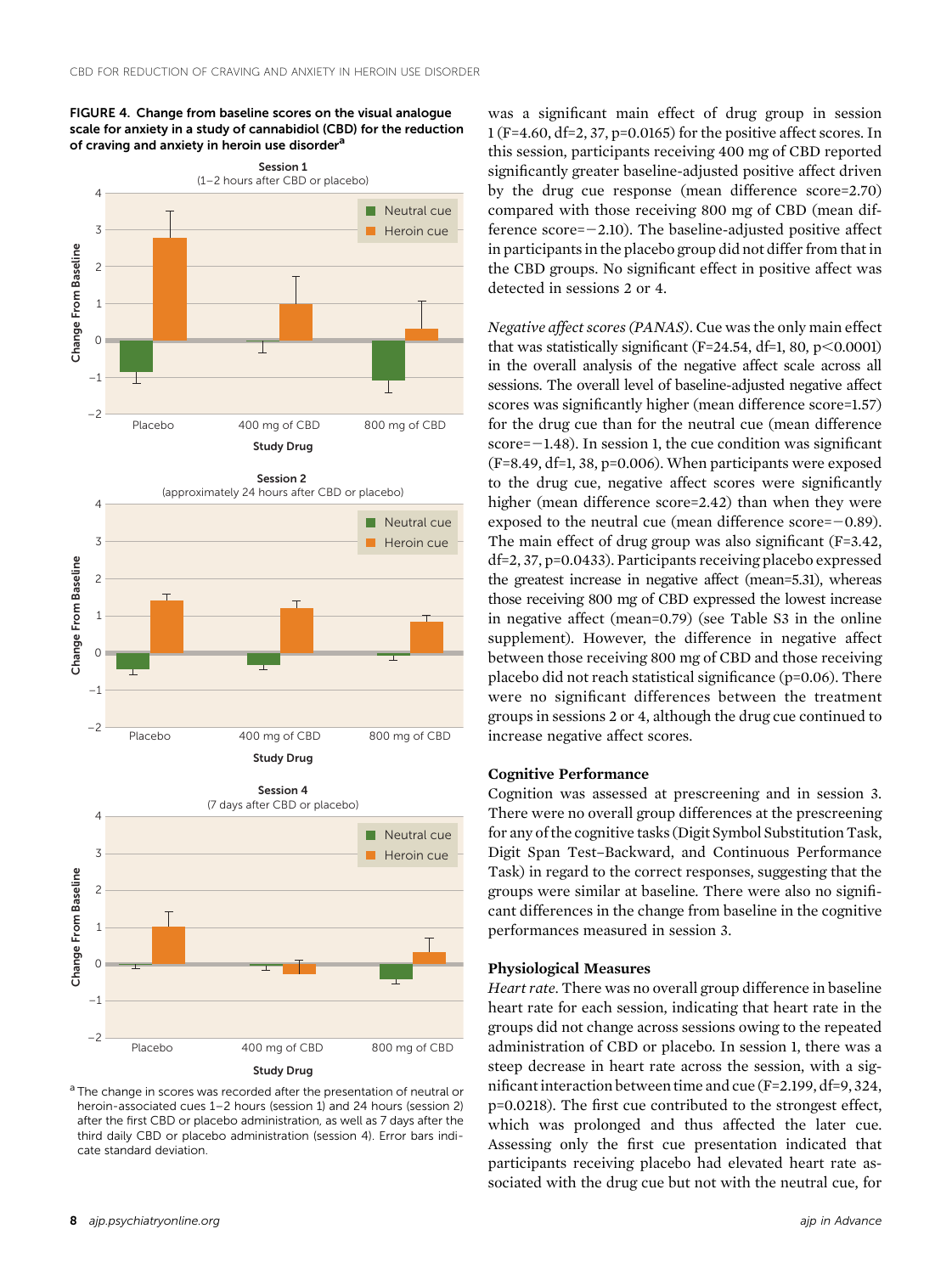HURD ET AL.

which heart rate continued to decrease over time (see Figure S2 in the online supplement). The drug cue–related increase in heart rate was absent in both groups receiving CBD. When exposed to the neutral cue, participants receiving CBD had a continuous decrease in heart rate similar to that observed in the placebo group. Similarly, in session 2, heart rate tended to be increased in participants receiving placebo who were shown the drug cues, but this effect was not evident in the individuals administered CBD 24 hours before the test. By session 4, the drug cue no longer increased heart rate in any group.

Temperature. In session 1, there was a strong tendency for an interaction of cue and group (F=1.629, df=2, 35, p=0.052), such that participants receiving placebo had elevated temperature with exposure to the drug cue but not to the neutral cue. No increase in temperature was apparent in the CBD groups. A similar effect was apparent in session 2, whereas no differences were apparent in session 4.

Blood pressure, respiration rate, and oxygen saturation. No significant group effects were apparent for these measures in any session.

Salivary cortisol levels. There were no significant group differences in baseline salivary cortisol levels. There was, however, a significant group difference in association with the cues, with an interaction between drug group and cue across time in session 1 (F=6.156, df=2, 70, p=0.003). There was no significant group difference for the neutral cues, whereas drug cues increased cortisol levels from the precue baseline in participants receiving placebo 15 and 35 minutes after the cue presentation (see Figure S2 in the online supplement). By contrast, the drug cues failed to increase cortisol levels in participants administered CBD at 400 mg or at 800 mg, leading to a significant difference between the placebo group and the group receiving 400 mg of CBD (p=0.049); the difference between those receiving placebo and those receiving 800 mg of CBD fell short of significance (p=0.09). There remained a modest tendency in session 4 for the drug cue, but not the neutral cue, to increase salivary cortisol levels in participants who had received placebo the previous week but not in those who had been administered either dose of CBD. This was, however, not statistically significant with sex as a covariate.

# Toxicology Test

Urine toxicology tests detected positive cannabinoid or tetrahydrocannabinol (THC) levels in some participants. In the placebo group, one participant had positive THC levels in session 2 (participant acknowledged out-of-clinic cannabis use), and thus these data were excluded from analyses. Most of the participants with positive cannabinoid toxicology test results had received CBD (all of these participants denied cannabis use). For the 400 mg CBD group, five participants tested positive (three in session 2, and five in session 3), of whom three were the same individuals in both sessions. For the 800 mg group, five participants tested positive (three in session 2, and five in session 3), of whom three were the same individuals in both sessions. However, no participants had positive THC toxicology test results 1 week after the final CBD administration, in session 4. Regarding other drugs, two participants (one in the placebo group and one in the 400 mg CBD group) tested positive for opioids in session 4. One participant had positive opioid toxicology test results prior to session 4 but had received placebo; thus, this participant did not complete the study, and all data from this participant were excluded from analyses.

Adverse events. Consistent with previous reports (27, 28), no serious adverse events were noted in association with CBD administration throughout the duration of the trial. Mild diarrhea was reported in three participants, headache in three (two of whom had received placebo), and tiredness or fatigue was reported by two participants (one had received placebo; the other, 800 mg of CBD) (see Table S4 in the online supplement).

# **DISCUSSION**

The results of this double-blind randomized placebocontrolled trial indicated that administration of 400 mg or 800 mg of CBD reduced cue-induced craving and anxiety in heroin-abstinent individuals, suggesting a potential role for CBD to alleviate clinical signs and symptoms critical to the continued cycle of addiction. The effects of CBD on drug cue–induced craving and anxiety were evident soon after acute exposure to the drug (session 1). In addition, there was a protracted effect on these measures 1 week after short-term repeated administration of CBD (session 4). CBD also tended to reduce physiological measures of stress reactivity, such as increased heart rate and cortisol levels that were induced by salient drug cues. Importantly, CBD administration (at 400 mg or 800 mg) was associated with only mild adverse events.

This clinical trial was designed to assess the acute, shortterm, and protracted consequences of CBD administration. The strongest effects were apparent during the first (acute) session. However, this was the session in which the cues and laboratory setting were novel. Indeed, there was a decrease in cue-induced craving across sessions in individuals receiving placebo, whereas the low craving levels observed in CBDtreated participants remained stable throughout the study. This observation is perhaps not unexpected, as habituation of cue- and stress-induced responses (including craving and physiological measures) can occur over time in laboratory settings. Such habituation notwithstanding, the capacity of CBD to reduce craving and anxiety 1 week after the final administration (and without daily exposure to the laboratory setting) mirrors the results of the original preclinical animal study (15), suggesting that the effects of CBD are long lasting, even when the cannabinoid would not be expected to be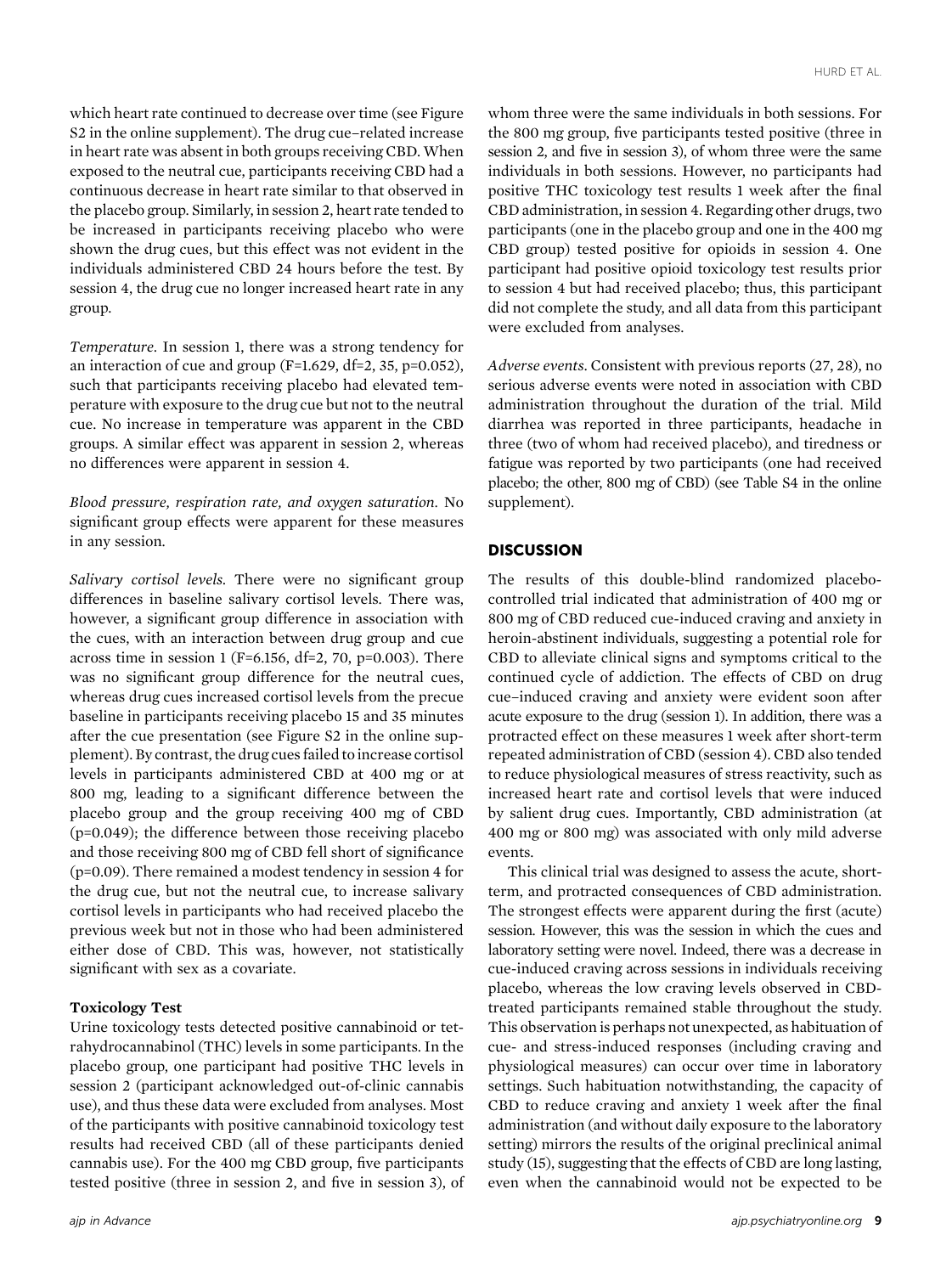present in the body. We did not conduct toxicological measures of CBD concentrations in this study, but our previous pharmacokinetic analysis (8) did not detect CBD in plasma 1 week after a single administration of 400 mg or 800 mg; however, unpublished data indicated that low levels of CBD metabolites in urine were evident in some participants in that study. Irrespective of potential trace metabolite levels, the results of the present study highlight the fact that the effects of CBD on neural systems relevant to craving and anxiety persist in the absence of high pharmacological concentrations. A recent animal study also confirmed the prolonged effects of CBD on drug (alcohol and cocaine) seeking and anxiety-like behaviors 5 months after its short-term administration (29). This protracted property of CBD would have significant clinical implications, especially for patient populations in which daily medication adherence may be challenging.

The effect of CBD on cue-induced craving was not reflected in the at-home, general craving self-reported Heroin Craving Questionnaire scores, in which no significant effects were evident. Several explanations could account for this difference, especially considering that the craving methods reflect different environmental factors and types of craving; that is, general craving experienced at home compared with craving triggered by drug-associated stimuli in the study sessions. CBD has been shown in clinical (23, 30) and preclinical (15, 29) studies to be most sensitive to cue stimuli, which, together with the results from the present study, suggests that CBD may be relevant to the attentional saliency of drug cues that are associated with craving contributing to relapse (31).

The potential anxiolytic properties of CBD have been documented in previous clinical studies (20, 21). Moreover, in vivo neuroimaging has indicated that CBD blunts activity in limbic neural circuits engaged during negative emotional processing (32) and modulates networks linked with attentional salience processing (33). The results of numerous animal models have also reinforced the anxiolytic role of CBD (34, 35). The observation that CBD decreased cueinduced cortisol levels in the present study is consistent with its reducing negative stress or anxiety states, which is highly related to amygdala reactivity (36). No clinical study has yet reported an effect of CBD on a depressed emotional state, and CBD did not reduce PANAS negative affective scores increased by drug cues in the present study. Although a significant body of research remains to be conducted on CBD, its potential significance for ameliorating features central to substance use disorders may be related more to craving and anxiety.

Regarding our secondary outcome measures, cognition was not improved under the acute or short-term conditions of CBD administration examined, consistent with a recent investigation in which a single CBD administration also failed to improve verbal or spatial working memory during tobacco abstinence (37). Disparate results exist regarding the effects of CBD on cognition, likely because of the varied neuropsychiatric disorders (e.g., schizophrenia or substance use disorder) and treatment conditions under which it has been explored. Additional studies with long duration of treatment are necessary to evaluate the potential effects of CBD on cognition.

Several aspects of this study should be considered for the interpretation and generalizability of the results. Our two primary outcomes, craving and anxiety, were subjective, selfreported measures, which may have introduced unreliability or bias. Nevertheless, the subjective effects reported by participants receiving placebo—particularly in session 1, in which the strongest craving was induced by the drug cue (but not the neutral cue, emphasizing the specificity of the subjective measures)—paralleled the objectively measured physiological responsivity of heart rate and cortisol levels. In session 1, CBD blunted the cue-induced increases in these physiological measures, substantiating the participant selfreports. The small sample size did not allow for a thorough evaluation of sex effects, an important evaluation given that women typically have higher craving and anxiety than men. Moreover, interparticipant variability was likely in this study owing to the high lipophilicity and complex metabolism of CBD. Because no CBD toxicology tests were conducted, we cannot address interparticipant metabolic variability, but a dose-dependent pattern was observed for many of the variables studied, with the highest dose (800 mg) often leading to the strongest outcomes. Another limitation of the study was the potential use of cannabis outside the laboratory setting. Indeed, one participant in the placebo group had positive THC or cannabinoid toxicology test results and admitted to cannabis use. Urine THC or cannabinoid was also detected among the participants in the CBD groups, but only in sessions immediately after CBD administration, supporting those participants' denials of recent cannabis use. Other factors to consider for the toxicology findings include the potential cross-reactivity of the assay, the fact that the CBD used in the study (Epidiolex) has trace amounts of THC (17), and the possibility that oral CBD converts to THC with highly acidic gastric conditions in vitro (38), although this conversion is not supported by published in vivo evidence (17, 39). During the course of the study, no one in the 800 mg group used opioids, one participant in the 400 mg group used heroin, and two participants in the placebo group relapsed to heroin use. Long-duration treatment studies are needed to fully address the effects of CBD on relapse prevention.

In summary, the potential of CBD to reduce cueinduced craving and anxiety, along with its safe pharmacological profile, low mortality risk, and lack of hedonic properties, indicates that this phytocannabinoid holds significant promise for treatingindividuals with heroin use disorder. A successful nonopioid medication would add significantly to the existing addiction medication toolbox to help reduce the growing death toll, enormous health care costs, and treatment limitations imposed by stringent government regulations amid this persistent opioid epidemic.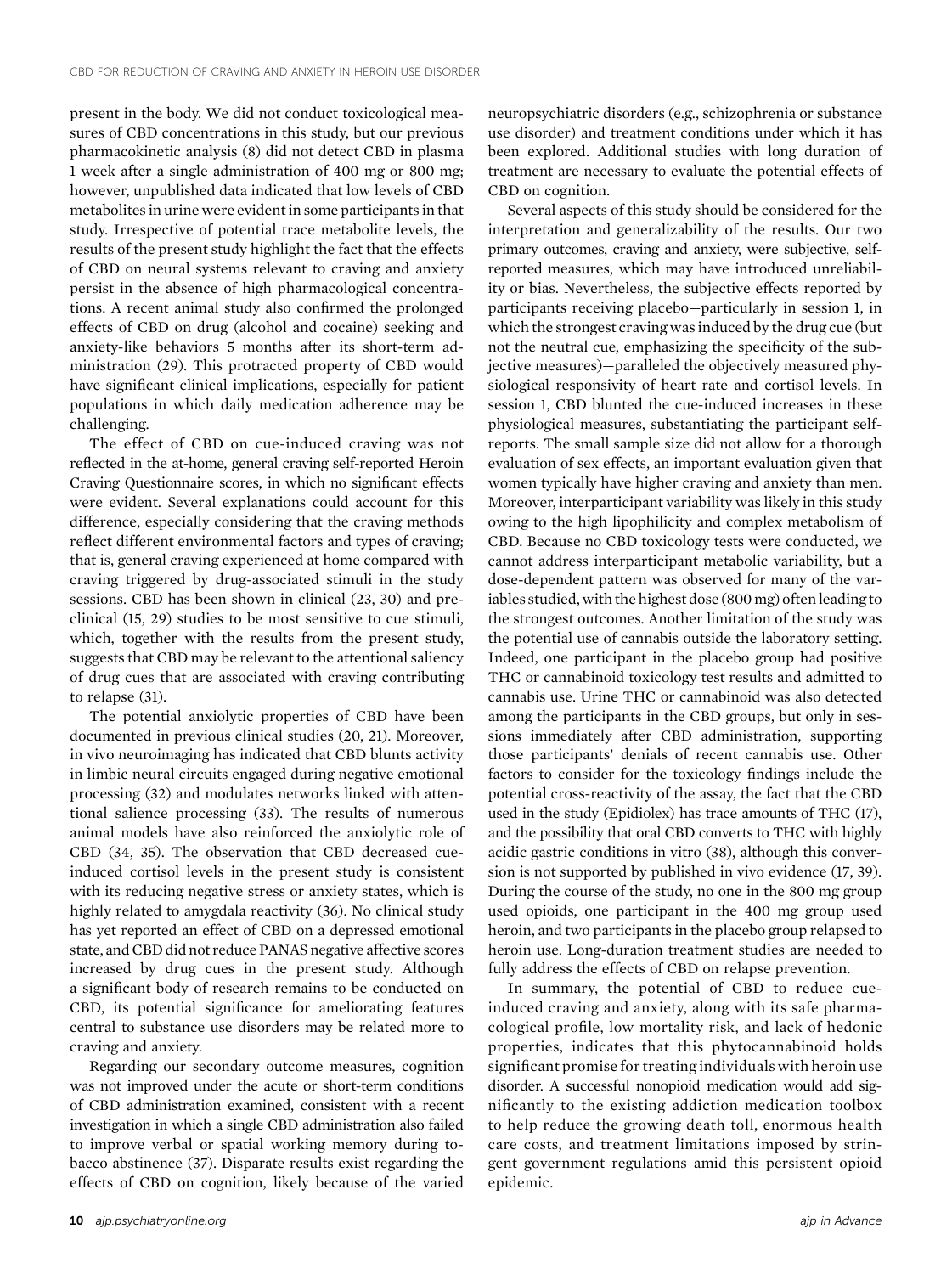#### AUTHOR AND ARTICLE INFORMATION

Department of Psychiatry and Department of Neuroscience (Hurd, Spriggs, Oprescu) and Department of Population and Health Sciences (Winkel), Icahn School of Medicine at Mount Sinai, New York; Addiction Institute at Mount Sinai, New York (Hurd, Spriggs, Oprescu, Salsitz); Mount Sinai Beth Israel Hospital, New York (Alishayev, Gurgov, Kudrich, Salsitz).

Send correspondence to Dr. Hurd [\(yasmin.hurd@mssm.edu\)](mailto:yasmin.hurd@mssm.edu).

Supported in part by GW Pharmaceuticals and by funding from the Icahn School of Medicine at Mount Sinai.

The authors thank Drs. Lena Ngai and Svetlana Fulman for their research pharmacy support and Mr. Teddy Uzamere and Mrs. Nayana Patel for their technical assistance. The Human Immune Monitoring Center at Mount Sinai conducted hormone measurements.

ClinicalTrials.gov identifier: NCT02539823.

The authors report no financial relationships with commercial interests.

Received October 18, 2018; revisions received January 24, 2019, and February 26, 2019; accepted March 25, 2019.

#### **REFERENCES**

- 1. CDC Wonder Database: National Center for Health Statistics. Centers for Disease Control and Prevention, 2018
- 2. Gomes T, Greaves S, Tadrous M, et al: Measuring the burden of opioid-related mortality in Ontario, Canada. J Addict Med 2018; 12: 418–419
- 3. FAIR Health: The Impact of the Opioid Crisis on the Healthcare System, 2017. [http://www.fairhealth.org/servlet/servlet.FileDownload?](http://www.fairhealth.org/servlet/servlet.FileDownload?file=01532000001nwD2) fi[le=01532000001nwD2](http://www.fairhealth.org/servlet/servlet.FileDownload?file=01532000001nwD2)
- 4. Modesto-Lowe V, Swiezbin K, Chaplin M, et al: Use and misuse of opioid agonists in opioid addiction. Cleve Clin J Med 2017; 84: 377–384
- 5. Sharma A, Kelly SM, Mitchell SG, et al: Update on barriers to pharmacotherapy for opioid use disorders. Curr Psychiatry Rep 2017; 19:35
- 6. Jones CM, Campopiano M, Baldwin G, et al: National and state treatment need and capacity for opioid agonist medication-assisted treatment. Am J Public Health 2015; 105:e55–e63
- 7. Wu LT, Zhu H, Swartz MS: Treatment utilization among persons with opioid use disorder in the United States. Drug Alcohol Depend 2016; 169:117–127
- 8. Manini AF, Yiannoulos G, Bergamaschi MM, et al: Safety and pharmacokinetics of oral cannabidiol when administered concomitantly with intravenous fentanyl in humans. J Addict Med 2015; 9: 204–210
- 9. Hurd YL, Yoon M, Manini AF, et al: Early phase in the development of cannabidiol as a treatment for addiction: opioid relapse takes initial center stage. Neurotherapeutics 2015; 12:807–815
- 10. Babalonis S, Haney M, Malcolm RJ, et al: Oral cannabidiol does not produce a signal for abuse liability in frequent marijuana smokers. Drug Alcohol Depend 2017; 172:9–13
- 11. Parker LA, Burton P, Sorge RE, et al: Effect of low doses of delta-9-tetrahydrocannabinol and cannabidiol on the extinction of cocaine-induced and amphetamine-induced conditioned place preference learning in rats. Psychopharmacology (Berl) 2004; 175: 360–366
- 12. American Psychiatric Association: Diagnostic and Statistical Manual of Mental Disorders, 5th ed. Washington, DC, American Psychiatric Association, 2013
- 13. Preston KL, Kowalczyk WJ, Phillips KA, et al: Before and after: craving, mood, and background stress in the hours surrounding drug use and stressful events in patients with opioid-use disorder. Psychopharmacology (Berl) 2018; 235:2713–2723
- 14. Fatseas M, Serre F, Swendsen J, et al: Effects of anxiety and mood disorders on craving and substance use among patients with

substance use disorder: an ecological momentary assessment study. Drug Alcohol Depend 2018; 187:242–248

- 15. Ren Y, Whittard J, Higuera-Matas A, et al: Cannabidiol, a nonpsychotropic component of cannabis, inhibits cue-induced heroin seeking and normalizes discrete mesolimbic neuronal disturbances. J Neurosci 2009; 29:14764–14769
- 16. Viudez-Martínez A, García-Gutiérrez MS, Navarrón CM, et al: Cannabidiol reduces ethanol consumption, motivation and relapse in mice. Addict Biol 2018; 23:154–164
- 17. Taylor L, Gidal B, Blakey G, et al: A phase I, randomized, doubleblind, placebo-controlled, single ascending dose, multiple dose, and food effect trial of the safety, tolerability and pharmacokinetics of highly purified cannabidiol in healthy subjects. CNS Drugs 2018; 32:1053–1067
- 18. Perry CJ, Zbukvic I, Kim JH, et al: Role of cues and contexts on drug-seeking behaviour. Br J Pharmacol 2014; 171:4636–4672
- 19. Fatseas M, Denis C, Massida Z, et al: Cue-induced reactivity, cortisol response and substance use outcome in treated heroin dependent individuals. Biol Psychiatry 2011; 70:720–727
- 20. Crippa JA, Derenusson GN, Ferrari TB, et al: Neural basis of anxiolytic effects of cannabidiol (CBD) in generalized social anxiety disorder: a preliminary report. J Psychopharmacol 2011; 25:121–130
- 21. Bergamaschi MM, Queiroz RH, Chagas MH, et al: Cannabidiol reduces the anxiety induced by simulated public speaking in treatment-naive social phobia patients. Neuropsychopharmacology 2011; 36:1219–1226
- 22. Hyman SM, Fox H, Hong KI, et al: Stress and drug-cue-induced craving in opioid-dependent individuals in naltrexone treatment. Exp Clin Psychopharmacol 2007; 15:134–143
- 23. Hindocha C, Freeman TP, Grabski M, et al: Cannabidiol reverses attentional bias to cigarette cues in a human experimental model of tobacco withdrawal. Addiction 2018; 113:1696–1705
- 24. Zuardi AW, Cosme RA, Graeff FG, et al: Effects of ipsapirone and cannabidiol on human experimental anxiety. J Psychopharmacol 1993; 7(Suppl):82–88
- 25. Crippa JA, Zuardi AW, Garrido GE, et al: Effects of cannabidiol (CBD) on regional cerebral blood flow. Neuropsychopharmacology 2004; 29:417–426
- 26. McHugh RK, Fulciniti F, Mashhoon Y, et al: Cue-induced craving to paraphernalia and drug images in opioid dependence. Am J Addict 2016; 25:105–109
- 27. Iffland K, Grotenhermen F: An update on safety and side effects of cannabidiol: a review of clinical data and relevant animal studies. Cannabis Cannabinoid Res 2017; 2:139–154
- 28. Bergamaschi MM, Queiroz RH, Zuardi AW, et al: Safety and side effects of cannabidiol, a Cannabis sativa constituent. Curr Drug Saf 2011; 6:237–249
- 29. Gonzalez-Cuevas G, Martin-Fardon R, Kerr TM, et al: Unique treatment potential of cannabidiol for the prevention of relapse to drug use: preclinical proof of principle. Neuropsychopharmacology 2018; 43:2036–2045
- 30. Morgan CJ, Freeman TP, Schafer GL, et al: Cannabidiol attenuates the appetitive effects of delta-9-tetrahydrocannabinol in humans smoking their chosen cannabis. Neuropsychopharmacology 2010; 35:1879–1885
- 31. Marissen MA, Franken IH, Waters AJ, et al: Attentional bias predicts heroin relapse following treatment. Addiction 2006; 101: 1306–1312
- 32. Fusar-Poli P, Crippa JA, Bhattacharyya S, et al: Distinct effects of delta-9-tetrahydrocannabinol and cannabidiol on neural activation during emotional processing. Arch Gen Psychiatry 2009; 66:95–105
- 33. Bhattacharyya S, Crippa JA, Allen P, et al: Induction of psychosis by delta-9-tetrahydrocannabinol reflects modulation of prefrontal and striatal function during attentional salience processing. Arch Gen Psychiatry 2012; 69:27–36
- 34. Fogaça MV, Campos AC, Coelho LD, et al: The anxiolytic effects of cannabidiol in chronically stressed mice are mediated by the